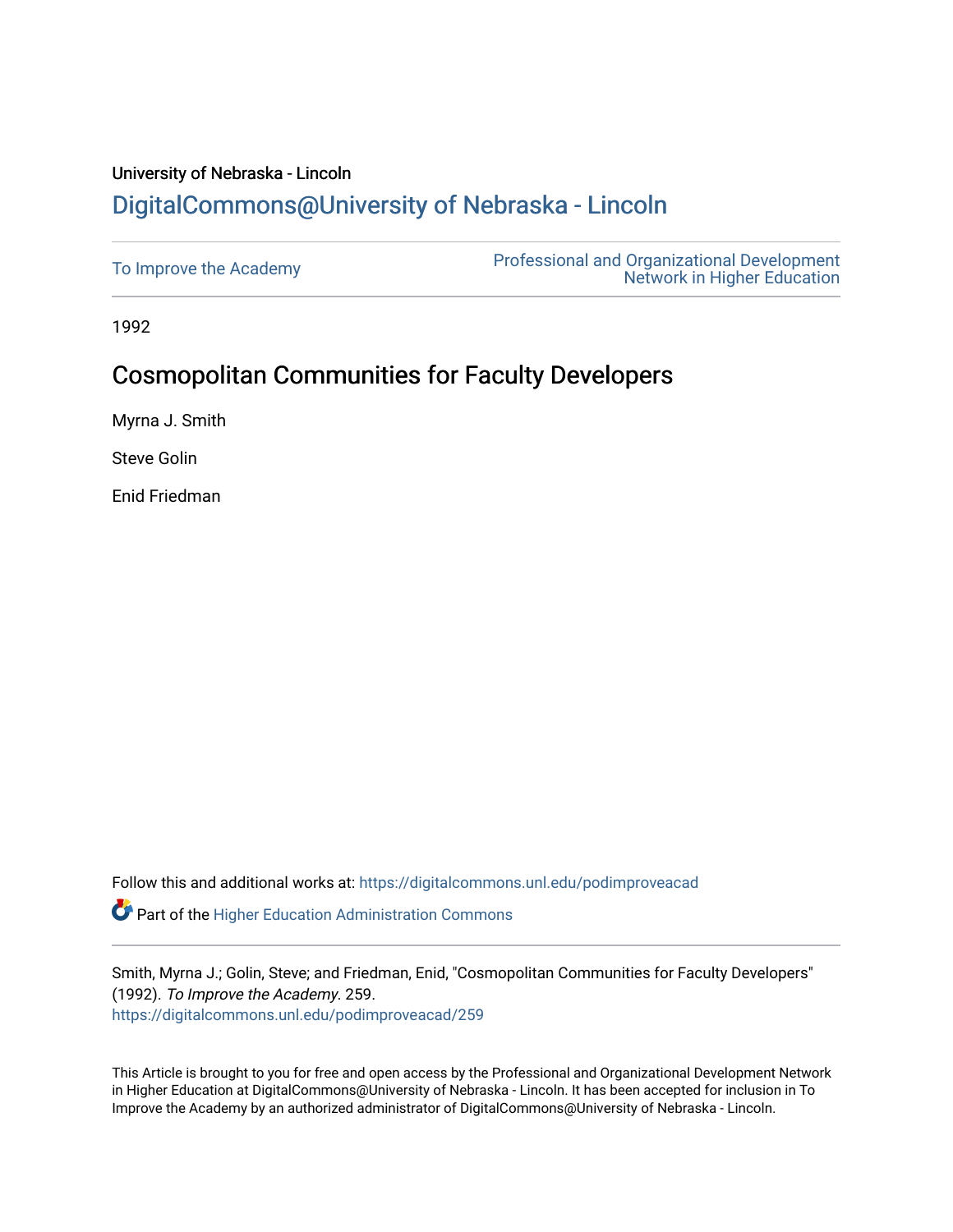# **Cosmopolitan Communities for Faculty Developers**

## **Myrna J. Smith**

Raritan Valley Community College, Somerville, NJ

## **Steve Golin**

Bloomfield College, Bloomfield, NJ

## **Enid Friedman**

Essex Connty College, Newark, NJ

*The authors of this article describe the evolution of two programs in New Jersey that address the isolation of individual instructional/faculty developers by providing reference groups where leaders of instructional/faculty development programs can go to sustain themselves, associate with other experts and exchange ideas. The two programs, supported by the New Jersey Institute for Collegiate Teaching and Learning, are the regional coordinators' meetings for Partners in Learning and the Faculty Development Network.* 

 $F_{\text{aculty}}$  development officers could be called the "Woody Allens" of the academic world-isolated, disempowered figures, serving outside of the chain of command. Like college teachers, they perform their function essentially alone, and like college teachers, they need support, not just financial, but the same kind of support they offer faculty. As Gouldner (1957) points out, persons outside an organizational power structure have a stronger need to belong to outer reference groups, to have places they can go to talk about their specialized roles and exchange ideas with persons in comparable positions. When they do participate in outside reference groups, they become "cosmopolitans" as opposed to "locals."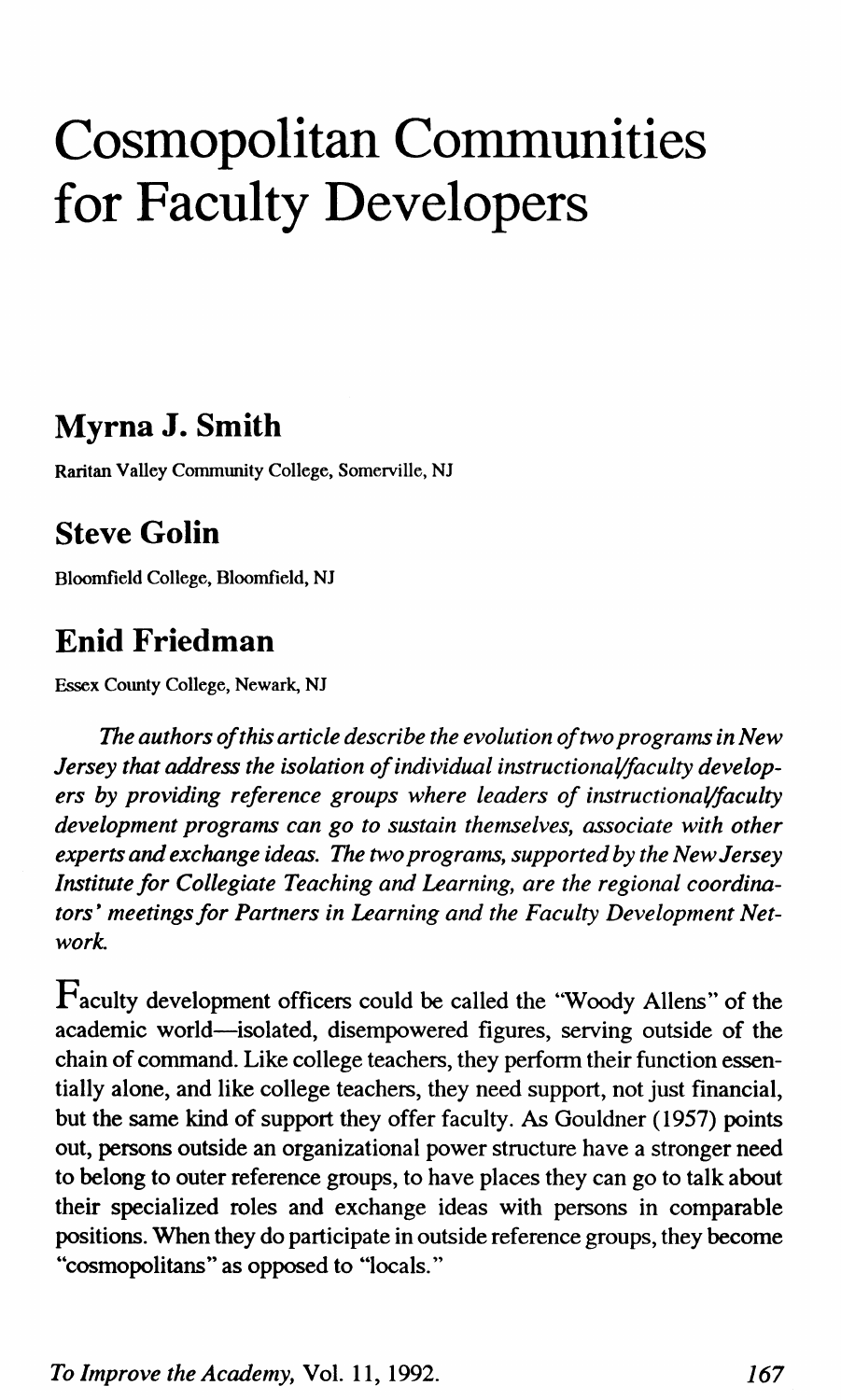However, because faculty development is a relatively new field, an outer reference group did not exist before the formation of POD, and because of budget constraints, many faculty developers are unable to attend the annual POD or other professional conferences. Of those who do attend POD conferences, many cannot sustain themselves without a built-in reference group, a place to go, away from their own campuses-to associate with other experts, to exchange ideas, to become truly cosmopolitan.

Two programs in New Jersey have succeeded in addressing these issues of isolation by providing support for leaders of faculty development programs: the regional coordinators' meetings for Partners in Learning (formerly the New Jersey Master Faculty Program) and the Faculty Development Network.

#### Partners in Learning Coordinators' Meetings

The coordinators' meetings began as problem-solving sessions for faculty coordinators who were initiating the Partners in Learning Program on their campuses. The coordinators, appointed by their own campus administrators, met with the state-wide director to discuss the challenges of initiating the Partners in Learning Program on a variety of campuses in the state.

#### *Partners in Learning Program*

Partners in Learning involves pairs of faculty working together for a semester or even a year to observe one another's classes and interview students. In addition, the on-campus participants meet together several times a semester to discuss their experiences (For more details on the Program, see Smith & LaCelle-Peterson, 1991; Golin, 1990; and Katz & Henry, 1988).

To sustain a program on a campus, one or two coordinators, assist in forming faculty pairs, call campus meetings, represent the program to administration, and finally, and most importantly for this article, attend regional meetings called by the director of the state-wide Program.

#### *History and Development of the Coordinators' Meetings*

Joseph Katz, the founder of the New Jersey Master Faculty Program, organized four-hour coordinator meetings. As noted above, these meetings began as problem-solving sessions associated with beginning programs on campuses. Katz, however, hoped they would become educational "think tanks." Because of Katz's premature death, only the original group of coordinators met with him, and they did not fully participate in realizing his vision of the meetings.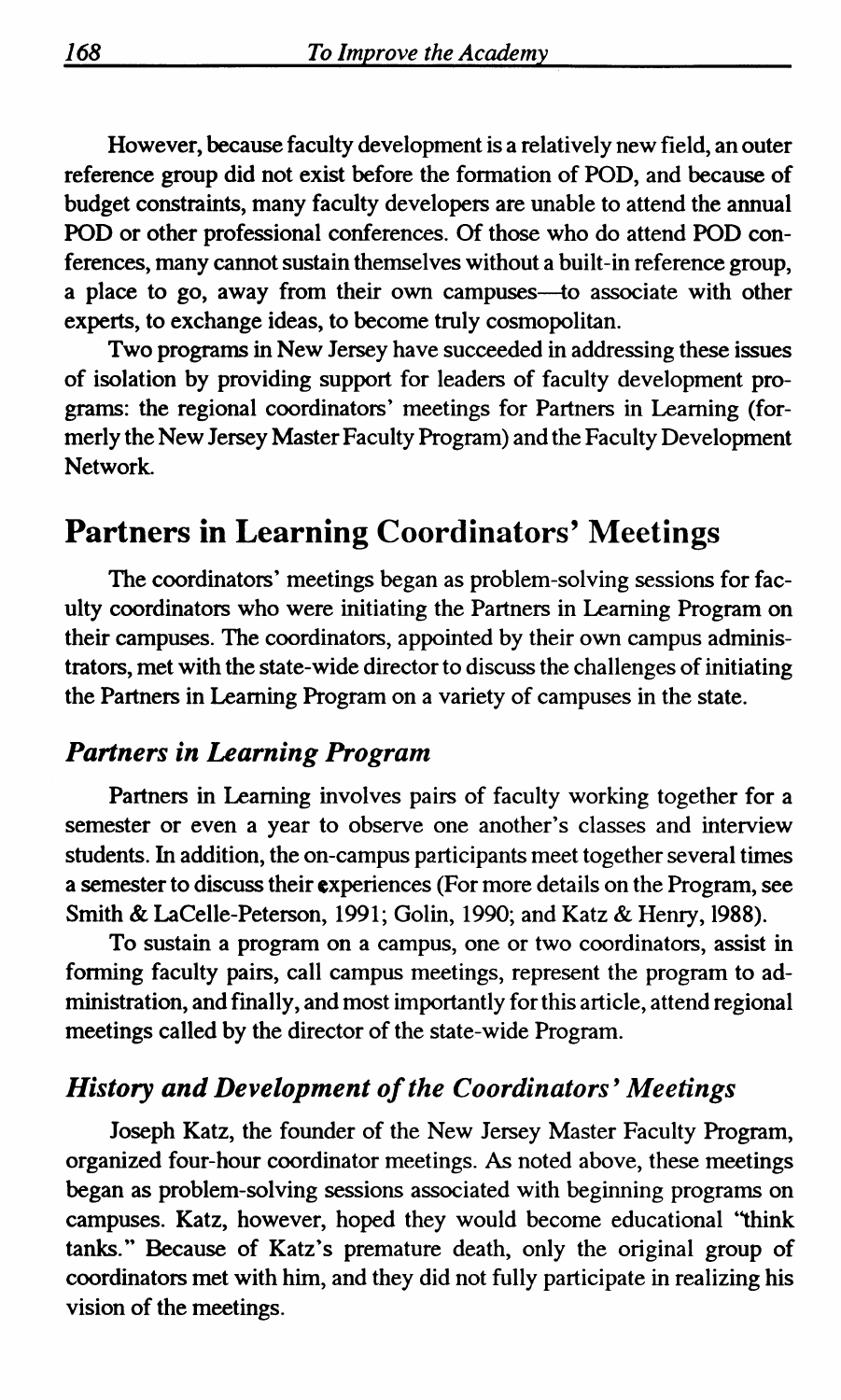Katz encouraged those original coordinators, including Myrna Smith and Steve Golin (co-authors of this article), to be model participants, as well as campus coordinators. Because the group members had new experiences to report and because the monthly meetings were so long, coordinators began telling stories about the student interviews and classroom observations. Influenced by Katz's openness to experience and skills of analysis, the group examined the situations from all angles. These stories became the primary mode of "discovering" principles of teaching and learning. In that way the meetings encouraged thinking-albeit, perhaps, not at "think tank" level.

Steve Golin, the second program director, formed two more groups of coordinators. The three groups met separately, but each evolved in the direction of becoming a kind of support group. In addition to reflecting on the experiences of interviewing and observing, the coordinators began to comment on the experience of being with each other. Coordinators found the state-wide meetings more nourishing than the campus meetings of participants, which they conducted.

Gathering off campus, away from their own campus power structures, with people who were not part of their particular campus culture, they experienced a sense of freedom and trust. Discussions became more personal. Coordinators volunteered genuine dilemmas they were encountering with students and colleagues and asked for feedback and help. Feeling more accepted, they began to listen better to one another. The line between the personal and the professional became blurred.

One of the surprises in Rice and Cheldelin's (1990) external program evaluation was how much the coordinators valued their meetings as ongoing opportunities for renewal. The evaluators also pointed out, however, that faculty do not necessarily have to learn everything "through practice and reflection" (p. 16). A body of knowledge about student learning already exists and faculty should be encouraged to learn from it. They wrote:

*As* evaluators, we are confident that the program could be significantly enriched by the introduction of the intellectually challenging work of William Perry and David Kolb early on. Valuable faculty time is wasted in proceeding as if this substantial knowledge base does not exist. (p. 17)

From that point on, Golin began introducing outside readings, although the emphasis on the meetings was still the experience of the coordinators.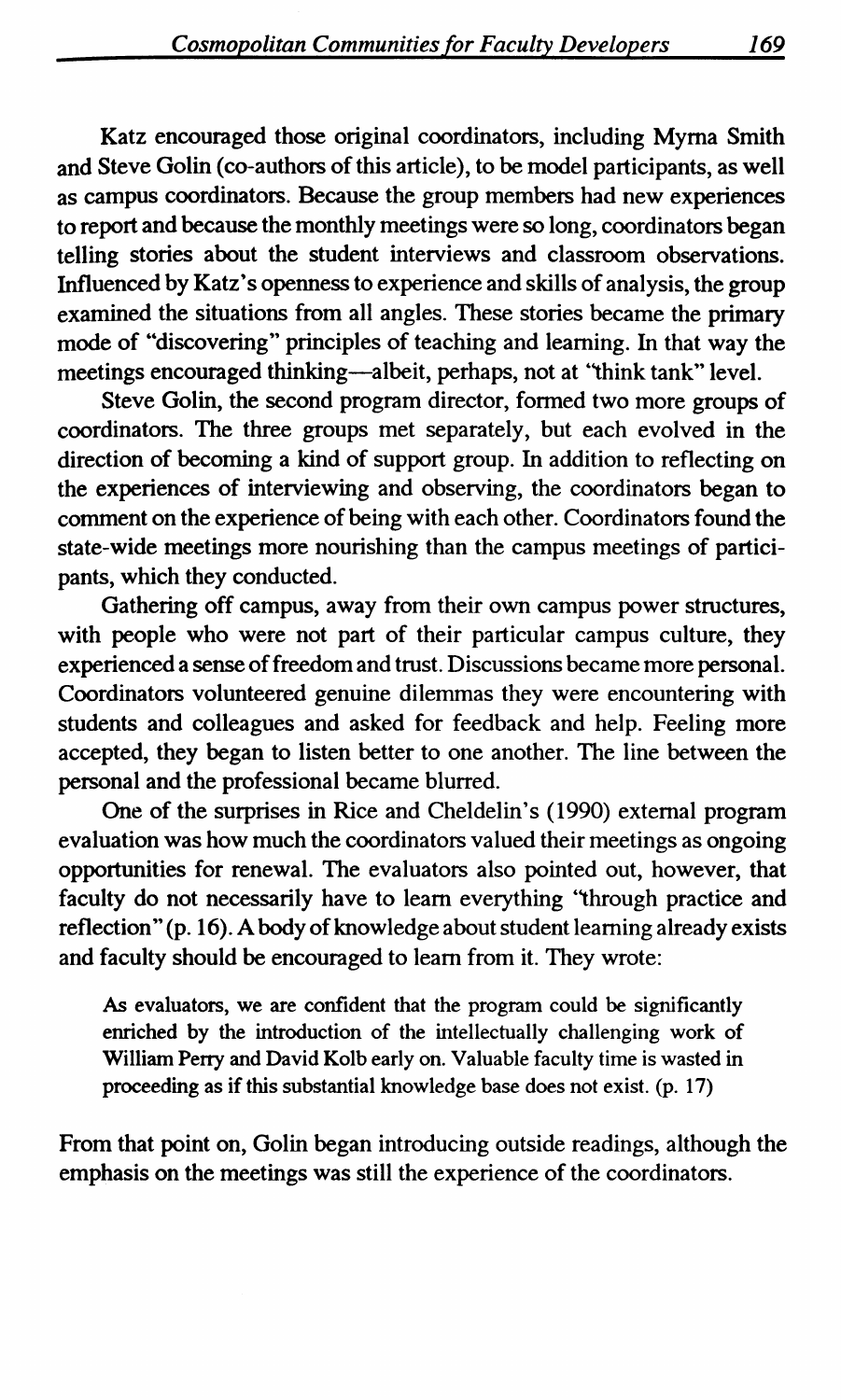By the fourth year of the Program, $<sup>1</sup>$  support given to coordinators in the</sup> form of released time from teaching was withdrawn by some campuses. To make meetings more manageable, Myrna Smith, the third program director, introduced several changes: she reconfigured the coordinator groups according to geography, with meeting time reduced from four to three hours. New campuses joined the project in all regions of the state, making all three meetings a mixture of experienced and new coordinators.

Of the coordinators who retained their positions, some had been serving since the very beginning, others for two years. Many of those coordinators were no longer participants, and because they were not participants, they no longer had raw stories from student interviews or from classroom observations. Even some of the new coordinators saw themselves as administrators of, rather than participants in, the program. In short, the nature of the meetings had to change.

The emphasis of the meetings shifted from the primary experience of the group to the body of knowledge on teaching and learning. Readings included *The Harvard Assessment Seminars* (Light, 1990); selections from Perry (1970); Kolb (1984); and Belenky, Clinchy, Goldberger, and Tarule (1986). In addition, columns from *The Teaching Professor,* etc., were discussed. Experts on such subjects as critical thinking and learning styles addressed the groups. Coordinators themselves made presentations on such topics as using groups and designing student assignments to develop critical thinking skills and to promote intellectual growth. As one coordinator noted, 'The meetings were like taking a graduate class in teaching and learning."

One of the outcomes of making the meetings more theoretical and less experiential was that coordinators had ideas to take back to their campuses for the Partners in Learning meetings or for their entire faculty. Another outcome was that the groups became less personal: group members no longer hurried to meetings to share stories about their students or their children.

Katz and Henry (1988, p. 7) point out "that learning is an intensely emotional experience," so as the groups became more traditionally academic, they also may have become less supportive of change in the participants. However, coordinators, some of whom receive no measurable reward from

<sup>&</sup>lt;sup>1</sup> The New Jersey Master Faculty Program was contracted to the Woodrow Wilson National Fellowship Foundation by the New Jersey Department of Higher Education from 1987 to 1990. The Program was moved to the New Jersey Institute for Collegiate Teaching and Learning (NJICTL) on July 1, 1990. NJICfL, which also supports the Faculty Development Network, was established in 1989 by the New Jersey Department of Higher Education at Seton Hall University for the purpose of supporting teaching and learning at all New Jersey colleges and universities, two and four year, both public and private.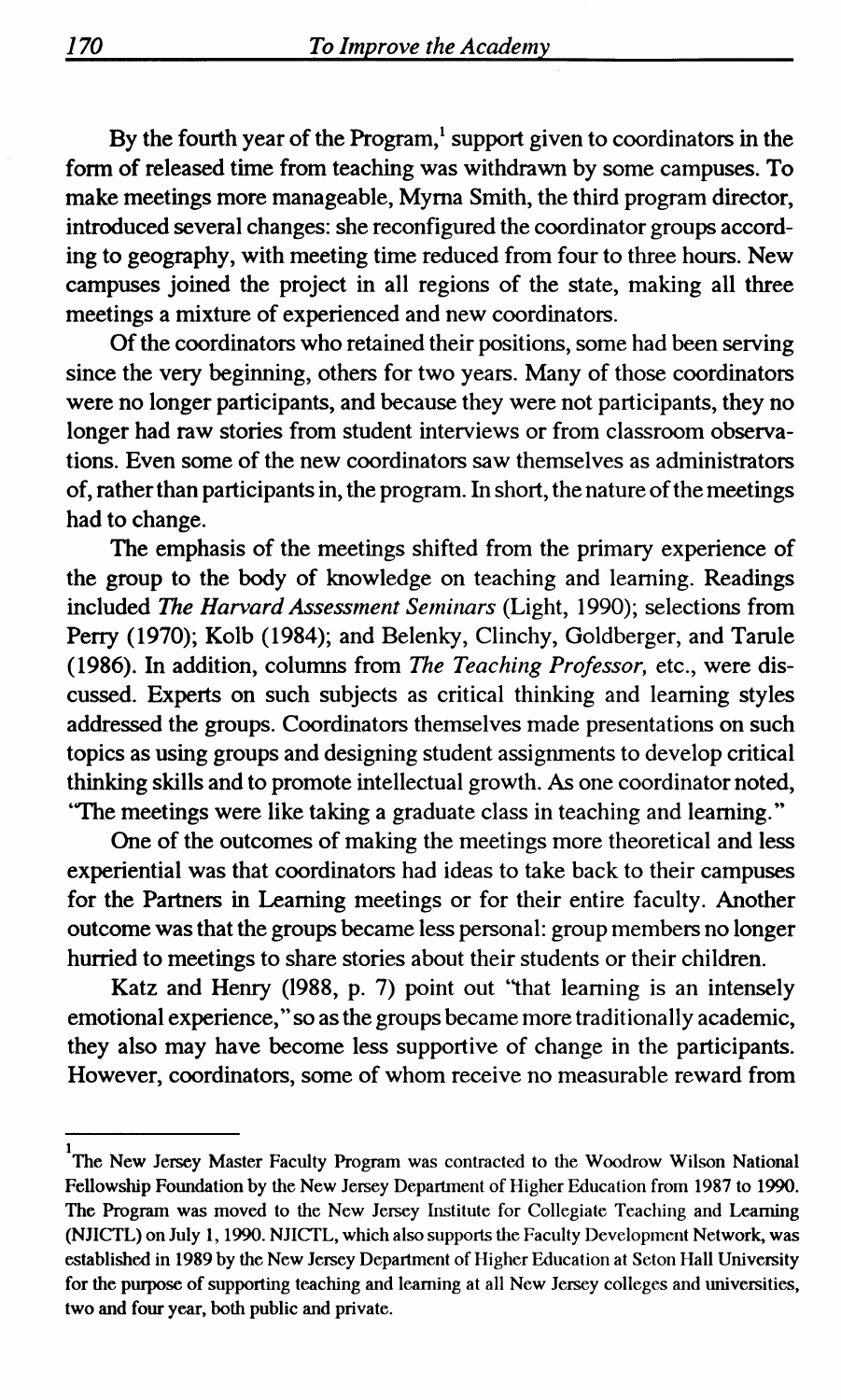their campuses (some do receive released time from teaching), come to the meetings, usually prepared to discuss the announced topic. Their regular attendance indicates that these meetings offer something that they do not get on their own campuses: meeting with faculty, not only from different campuses, but from different types of campuses, and discussing possible solutions to the challenges of improving teaching.

## Faculty Development Network

The Faculty Development Network (FDN) is a collegiate group comprised of: 1) faculty development leaders who hold formal positions in their institutions; 2) faculty interested in specific faculty development projects, such as international and writing-across-the curriculum projects; and 3) faculty involved in innovation. FDN holds one annual meeting. Two-and four-year colleges, both public and private, as well as research universities participate.

#### *History and Evolution of FDN*

In 1986 New Jersey's Department of Higher Education issued a report, *Supporting and Strengthening the College Faculty* (Marcus, 1986), calling for a state-wide focus on faculty development. The report indicated that the pervasive feelings among college faculty were of "lost mobility, diminished enthusiasm, eroded compensation, conflicted demands and constraining conditions"; therefore, the state would initiate a "comprehensive, multifaceted program . . . designed to support college faculty in their quest for excellence" (p. 1).

The program outlined as a response to this condition was expensive and comprehensive; however, it did spur some campus faculty development leaders to suggest a simpler program, one that provided opportunities to get acquainted, to exchange ideas informally, and to learn from one another's expertise. The idea gained interest, and The Faculty Development Network was born.

However, FDN almost did not survive the first state-wide meeting, which featured formal presentations by nationally-known speakers. The interactive, "networking" part of the program consisted of a questionnaire distributed during the last fifteen minutes of the program. There was no enthusiasm for another meeting.

In 1989, The State Department of Higher Education established the New Jersey Institute for Collegiate Teaching and Learning to centralize and coordinate faculty development efforts in higher education in New Jersey.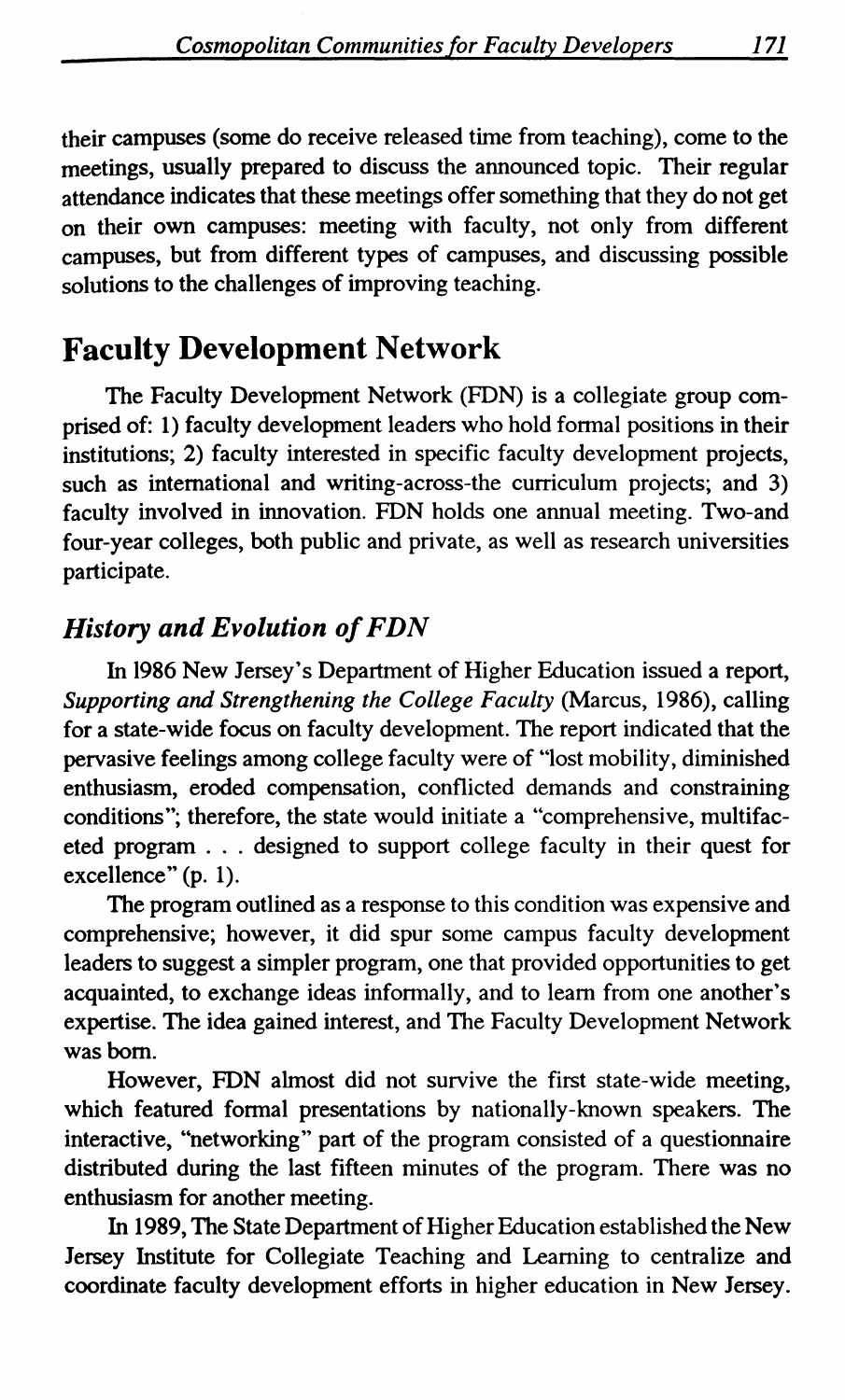Working with campus faculty development leaders was a logical part of the Institute's mission. Co-author of this article, Enid Friedman, was asked to develop an alternative proposal for state-wide networking. A committee of campus faculty development coordinators, chaired by Friedman, consulted with POD members across the country and then designed a one-day annual conference.

The purpose was to initiate an annual state-wide meeting-low-key in image and low-cost to survive budget reversals—featuring informal activities for campus faculty development leaders. To ensure representation from a variety of institutions, local leaders would plan and participate in the program. Networking would occur naturally, as leaders began to know and trust one another.

#### *The Annual Meeting*

The formal "network" structure is simple, low-cost, and easy to orchestrate: only one annual meeting. The format consists of fifteen to twenty Campus Action Project (CAP) presentations in the morning. The twentyminute concurrent sessions give faculty development leaders an opportunity to showcase successful faculty development activities from their campuses. A formal sit-down luncheon and alternative interactive workshops in the afternoon facilitate communication and the exchange of ideas.

The program has sometimes included a luncheon speaker; however, that presentation detracts from the important business of the day-communication among the faculty development leaders. The attendance over three years has grown from sixty to one hundred, with more campuses becoming involved. But the real evolution is ongoing: a growing connectedness among faculty development leaders throughout the state.

#### *Networking*

Because the faculty developers know each other, some contact each other during the course of the year. The ideas heard at the annual meeting appear on other campuses. For example, the College of St. Elizabeth began a series of lunch-time dialogues on cultural diversity modeled after those held at Jersey City State College and William Paterson College.

Essex County College established a Faculty Recognition Committee to send letters of thanks and token gifts to deserving faculty as a result of a CAP presentation by Brookdale Community College. Essex also produced its first handbook for part-time faculty, modeled after Burlington County College's. Georgian Court introduced the one-minute paper after the concept was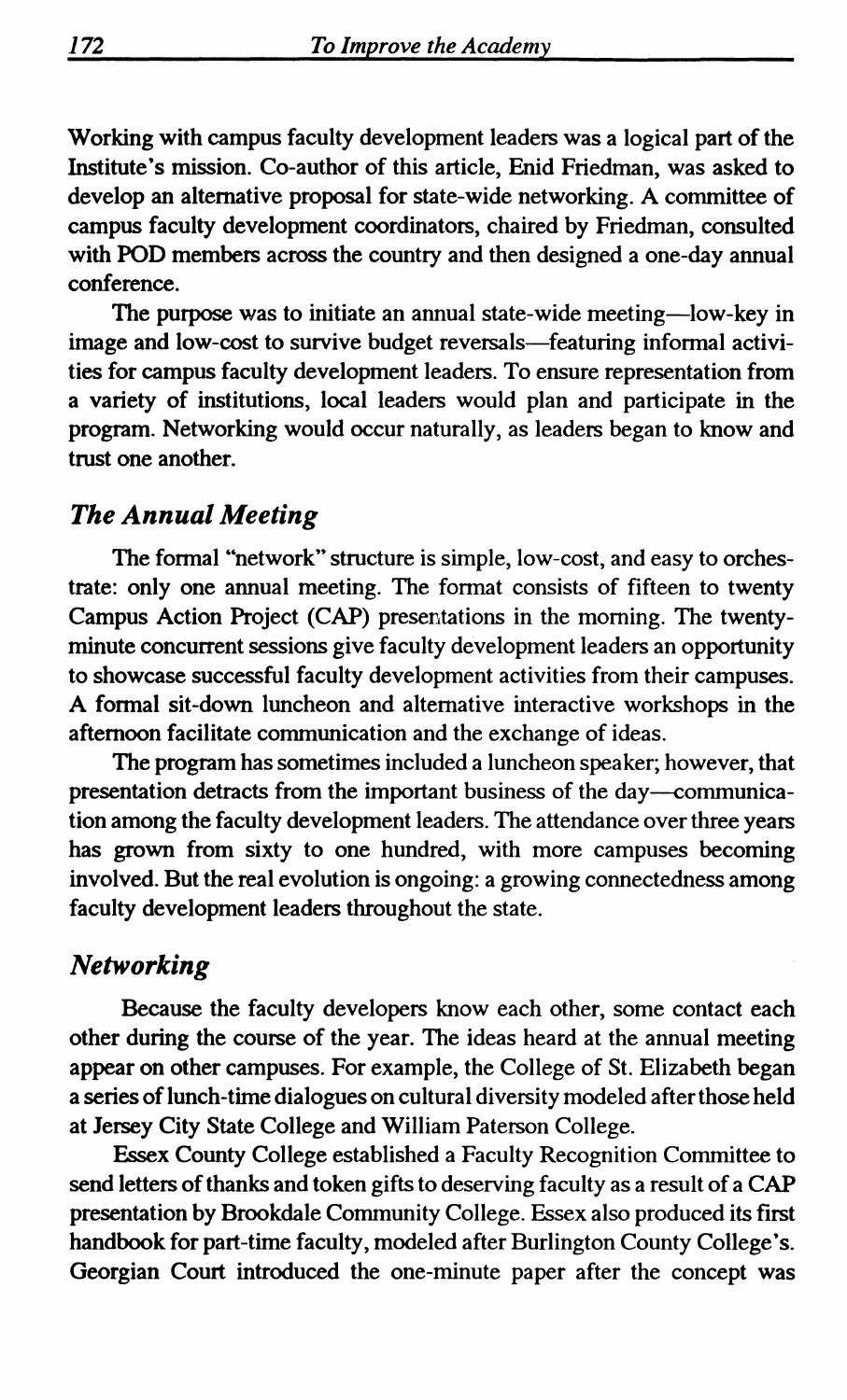presented in an interactive session led by the faculty development leader from Monmouth college.

Friedman also adapted the FDN meeting format for the first college-wide Faculty Day at Essex County College (this format has become a state-wide meeting model), using the CAP scheduling for morning presentations about classroom innovations, followed by an informal lunch and afternoon alternative workshops. She expected no more than sixty-five attendees, but one-hundred-and-twenty faculty, administrators, and adjuncts attended and participated with enthusiasm. The cost: the price of a few dozen pizzas.

### **Conclusion**

The success of both the Partners in Learning coordinators' meetings and the Faculty Development Network, judged by attendance and survival, indicates that they satisfy the need for more cosmopolitan communities. In their evaluation of the (now) Partners in Learning, Rice and Cheldelin ( 1989) note that the program brings this dimension to teaching: 'The advantage that involvement in research brings to faculty is that it keeps them in contact with a group of peers beyond their own campus-a cosmopolitan community" (p. 23). The interviews with campus coordinators conducted by Rice and Cheldelin revealed the appreciation they had for "having a place to talk about teaching with faculty from campuses across the state" (p. 23). The faculty development leader, often running a one-person operation, also needs the cosmopolitan dimension that the Faculty Development Network provides.

The success of both the Partners in Learning coordinators' meetings and the Faculty Development Network also indicates that there are relatively simple and inexpensive ways to provide outside reference groups for faculty developers. What faculty developers respond to is the chance to exchange ideas and experiences with colleagues from other institutions. In learning from each other, faculty developers develop themselves. What POD does nationally, we all can do locally.

## **References**

- Belenky, M. F., Clinchy, B. M., Goldberger, N. R., and Tarule, J. M. (1986). *Women's ways of knowing.* New York: Basic Books.
- Golin, S. (1990). Four argmnents for peer collaboration and student interviewing: The master faculty program. *AAHE Bulletin: Teaching and Learning, 43(4),* 9-10.
- Gouldner, A. (1957). Cosmopolitans and locals: Toward an analysis latent social roles. Part 1, *Administrative Science Quarterly,* 2, 281-306.
- Katz, J., & Henry, M. (1988). *Turning professors into teachers*. New York: ACE/Macmillan.